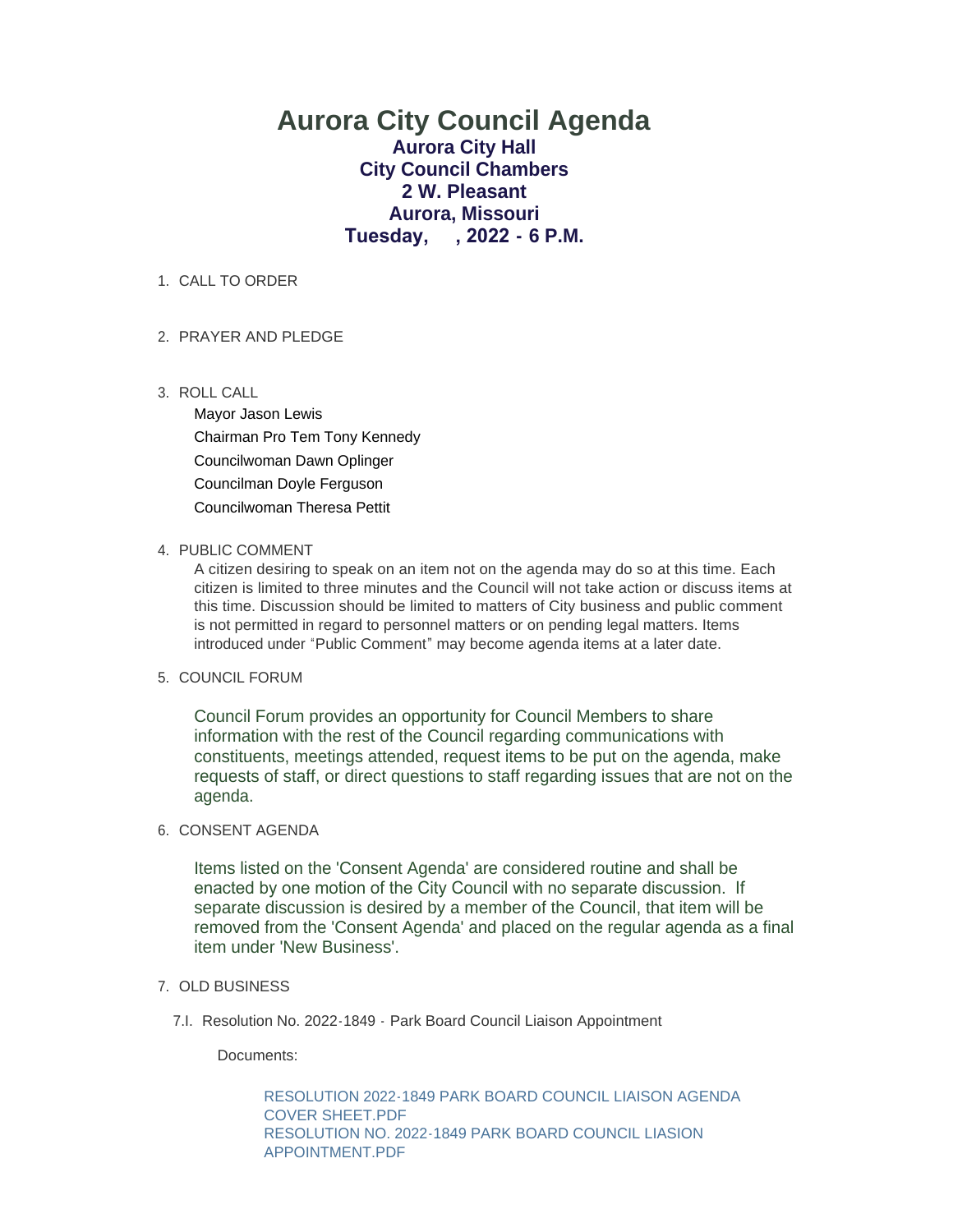#### 8. NEW BUSINESS

#### 9. STAFF REPORTS/ORGANIZATIONAL BUSINESS

- 1. Board Liaison Reports
- 2. City Manager Report

# 10. ADJOURNMENT

#### 11. CLOSED SESSION **Pursuant to RSMo 610.021**

(1) Legal actions, causes of action or litigation involving public government body and any confidential or privileged communications between a public governmental body or its representatives and its attorneys.

(2) Leasing, purchase or sale of real estate by a public governmental body where public knowledge of the transaction might adversely affect the legal consideration therefor. However, any minutes, vote or public record approving a contract relating to the leasing, purchase or sale of real estate by a public governmental body shall be made public upon execution of the lease, purchase or sale of the real estate;

(3) Hiring, firing, disciplining or promoting of particular employees by a public governmental body when personal information about the employee is discussed or recorded. However, any vote on a final decision, when taken by a public governmental body, to hire, fire, promote or discipline an employee of a public governmental body shall be made available with a record of how each member voted to the public within seventytwo hours of the close of the meeting where such action occurs; provided, however, that any employee so affected shall be entitled to prompt notice of such decision during the seventy-two-hour period before such decision is made available to the public. As used in this subdivision, the term "personal information" means information relating to the performance or merit of individual employees;

# 12. CLOSED SESSION

# **Pursuant to RSMo 610.021**

(1) Legal actions, causes of action or litigation involving public government body and any confidential or privileged communications between a public governmental body or its representatives and its attorneys.

(3) Hiring, firing, disciplining or promoting of particular employees by a public governmental body when personal information about the employee is discussed or recorded. However, any vote on a final decision, when taken by a public governmental body, to hire, fire, promote or discipline an employee of a public governmental body shall be made available with a record of how each member voted to the public within seventytwo hours of the close of the meeting where such action occurs; provided, however, that any employee so affected shall be entitled to prompt notice of such decision during the seventy-two-hour period before such decision is made available to the public. As used in this subdivision, the term "personal information" means information relating to the